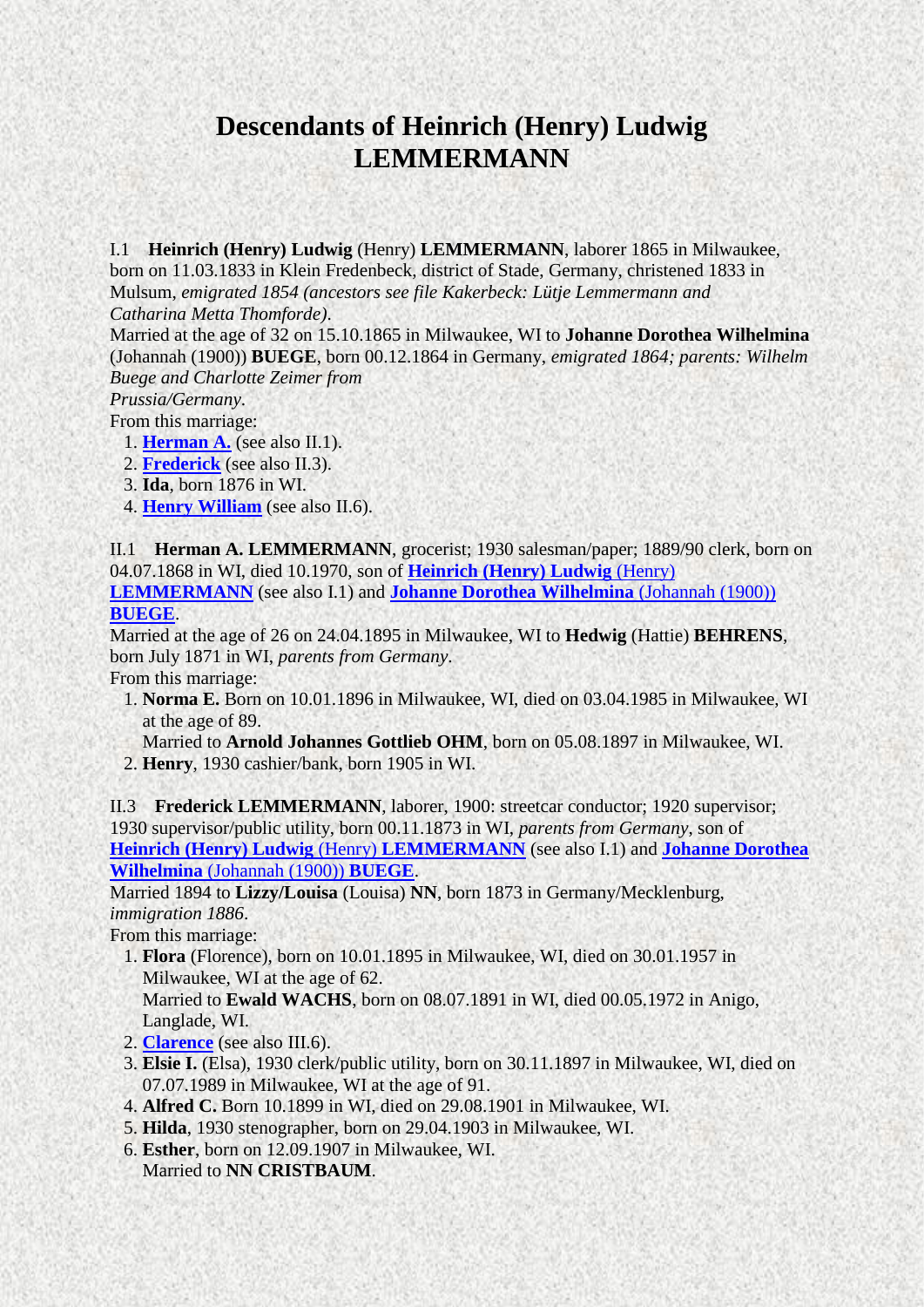<span id="page-1-0"></span>II.6 **Henry William LEMMERMANN**, conductor street railway Milwaukee

(1910/1920/1930); teamster 1900, born on 03.10.1880 in WI, *parents from Germany*, died on 14.11.1936 in Milwaukee/WI at the age of 56, son of **[Heinrich \(Henry\) Ludwig](#page-0-2)** (Henry) **[LEMMERMANN](#page-0-2)** (see also I.1) and **[Johanne Dorothea Wilhelmina](#page-0-3)** (Johannah (1900)) **[BUEGE](#page-0-3)**.

<span id="page-1-3"></span>Married 06.1906 in Milwaukee, WI to **Elizabeth** (Lizzie) **BIWER**, born on 08.04.1880 in Elma, Howard Co,IA, *parents: John Peter Biwer and Magdalene Jacoby*

*1920: parents from Germany and Wisconsin*, died on 02.05.1965 in Milwaukee/WI at the age of 85. *LDS Ancestral File numberTV57-FC*.

From this marriage:

- 1. **[Henry F.](#page-1-2)** (see also III.13).
- 2. **Mildred**, born on 05.08.1906 in Milwaukee/WI, died on 30.04.1936 in Milwaukee/WI at the age of 29.

Married at the age of 21 on 14.01.1928 in Milwaukee, WI to **Paul LIPPERT**, 22 years old, born on 18.11.1905 in Dyersville, IA, died on 19.07.1973 in Dubuque. IA at the age of 67, *children: Carol Mae, Duane*.

- 3. **Lucille**, born on 03.09.1908 in Milwaukee, WI, died on 17.02.1909 in Milwaukee, WI, 167 days old.
- 4. **[Edward J.](#page-2-0)** (see also III.18).
- 5. **Beulah**, 1930 helper/laundry, born on 23.03.1912 in Milwaukee/WI, died on 11.07.1969 in Milwaukee/WI at the age of 57. *Soc Cec number 387-05-7168*. Married (1) abt.1940 in Milwaukee/WI to **Elmer DAEHN**, born on 05.04.1895, died 10.1986 in Fond du Lac/WI. Married (2) 1968 in Milwaukee, WI to **Henry OTT**, born on 31.01.1907.
- 6. **Lorraine**, born on 06.06.1914 in Milwaukee/WI, died on 19.11.1982 in Milwaukee/WI at the age of 68. *Soc Sec number 389-01-2649*. Married to **Leo B. GALLAHER**, born on 15.03.1908, died on 20.01.1971 in Milwaukee/WI at the age of 62.

<span id="page-1-1"></span>III.6 **Clarence LEMMERMANN**, clerk/electric railway office, born on 12.06.1896 in WI, son of **[Frederick LEMMERMANN](#page-0-1)** (see also II.3) and **[Lizzy/Louisa](#page-0-4)** (Louisa) **NN**. Married to **Lora LEMMERMANN**, born on 03.02.1903, died 03.1982 in Kohler, Sheboygan, WI. From this marriage:

1. **Louise**, born 1929 in WI.

<span id="page-1-2"></span>III.13 **Henry F. LEMMERMANN**, 1930: cutter/shoes, born on 05.08.1906 in

Milwaukee/WI, died on 03.05.1972 in Milwaukee at the age of 65, son of **[Henry William](#page-1-0)  [LEMMERMANN](#page-1-0)** (see also II.6) and **[Elizabeth](#page-1-3)** (Lizzie) **BIWER**.

Married Dec 1930 in Sheboygan, WI to **Katherine SCHARINGER**, born abt. 1912, died on 20.01.2001 in Milwaukee/WI.

From this marriage:

- <span id="page-1-4"></span>1. **[Henry Wilfred](#page-2-1)** (Hank) (see also IV.2).
- 2. **[David R.](#page-2-2)** (see also IV.4).
- 3. **Leo R.** Born on 29.10.1937 in Milwaukee, WI.
- 4. **Robert M.** Born on 15.03.1941 in Milwaukee, WI.
- 5. **Sue Ann**, born on 27.10.1942 in Milwaukee, WI. Married to **Lawrence REMM**, born on 19.12.1939 in Milwaukee, WI.
- 6. *Kay* **Mildred**, born on 05.03.1951 in Milwaukee, WI. Married to **Arthur WAGNER**.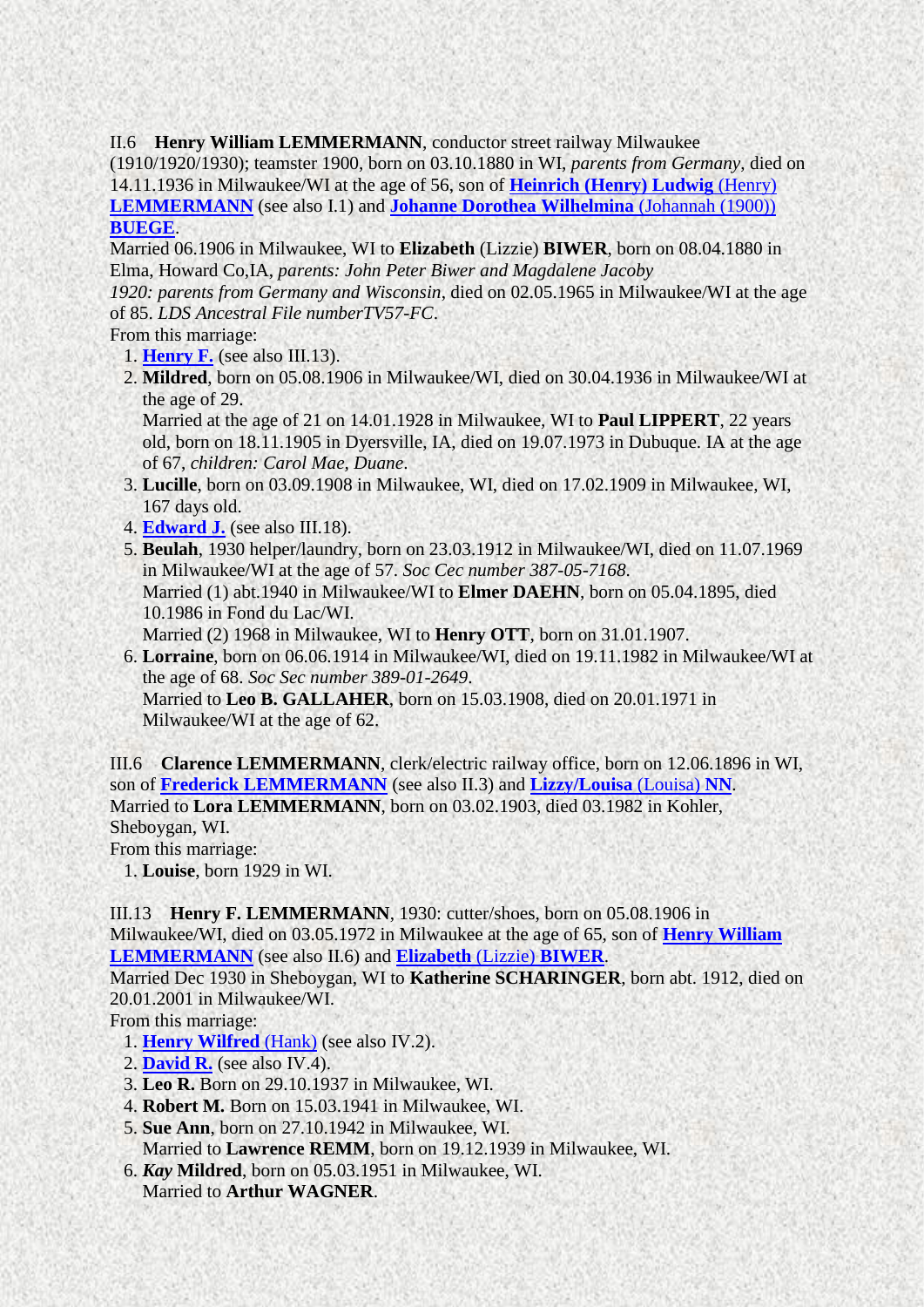7. **Patricia**, born on 31.08.1952 in Milwaukee, WI.

<span id="page-2-3"></span>Married at the age of 21 on 17.08.1974 in Milwaukee Co., WI to **Gary L. BEAULIEU**, 22 years old, born on 29.02.1952.

<span id="page-2-0"></span>III.18 **Edward J. LEMMERMANN**, 1930 machinist/railroad; driver for Local 998, born on 27.12.1909 in Milwaukee/WI, died on 23.09.2003 in Milwaukee, WI at the age of 93, son of **[Henry William LEMMERMANN](#page-1-0)** (see also II.6) and **[Elizabeth](#page-1-3)** (Lizzie) **BIWER**. Married at the age of 28 on 10.09.1938 in Milwaukee, WI to **Margaret FURTMAN**, 24 years old, born on 16.07.1914 in Milwaukee, WI, died on 19.02.1980 in Milwaukee, WI at the age of 65.

From this marriage:

- 1. **[Edward Raymond](#page-3-0)** (see also IV.14).
- 2. **Elaine**, born on 09.01.1942 in Milwaukee/WI. Married (1) at the age of 19 on 25.11.1961 in Milwaukee, WI to **Harvey OTTO**. Married (2) at the age of 42 on 14.02.1984 in Lima, OH to **Andrew LADICKS**.
- 3. **[Thomas J.](#page-3-1)** (see also IV.21).
- 4. **[Gerald G.](#page-3-2)** (Jerry) (see also IV.23).
- 5. **Janet**, born on 23.10.1946 in Milwaukee/WI. Married at the age of 28 on 11.06.1975 in Milwaukee Co., WI to **Jiles WETSELAAR**, 25 years old, born on 23.07.1949 in Leyden, Netherlands, *2 children: Tony, Trevor*.
- 6. **[Daniel C.](#page-3-3)** (see also IV.27).
- 7. **Margaret**, born on 27.06.1952 in Milwaukee/WI, died on 29.01.2009 in Milwaukee, WI at the age of 56.

<span id="page-2-1"></span>IV.2 **Henry Wilfred** (Hank) **LEMMERMANN**, born on 03.02.1933 in Milwaukee, WI, died on 11.02.2007 in Milwaukee, WI at the age of 74, son of **[Henry F. LEMMERMANN](#page-1-2)** (see also III.13) and **[Katherine SCHARINGER](#page-1-4)**.

Married at the age of 20 on 31.07.1953 in Milwaukee/WI to **Colleen CONNERTON**, 17 years old, born on 04.05.1936 in Milwaukee, WI.

From this marriage:

- <span id="page-2-4"></span> 1. **Helen**, born on 19.02.1954 in Milwaukee/WI. Married at the age of 22 on 03.06.1976 in Milwaukee Co., WI to **James W. COOK**, 22 years old, born on 18.10.1953.
- 2. **Cathleen**, born on 22.10.1956 in Milwaukee/WI.
- 3. **Mary Lucille**, born on 06.10.1958 in Milwaukee/WI.
- 4. **[Henry Joseph](#page-3-4)** (see also V.5).
- 5. **[Ronald Francis](#page-4-0)** (see also V.7).
- 6. **Rose**, born on 13.07.1962 in Milwaukee/WI.

<span id="page-2-2"></span>IV.4 **David R. LEMMERMANN**, born on 15.03.1935 in Milwaukee, WI, son of **[Henry F.](#page-1-2)  [LEMMERMANN](#page-1-2)** (see also III.13) and **[Katherine SCHARINGER](#page-1-4)**.

Married at the age of 27 on 02.06.1962 in Stephensin, WI to **Lois Joyce ELAND**, 20 years old, born on 18.08.1941 in Wallace, MI, *born in Menominee, WI?* From this marriage:

- <span id="page-2-5"></span> 1. **David Michael**, born on 19.05.1963 in Milwaukee/WI. Married at the age of 22 on 22.06.1985 in Milwaukee Co., WI to **Marianne Michel WILLERS**, born circa 1967 in Milwaukee Co., WI.
- 2. **[Steven Paul](#page-4-1)** (see also V.12).
- 3. **Dawn Marie**, born on 22.12.1965 in Milwaukee, WI. Married at the age of 22 on 03.12.1988 in Milwaukee, WI to **Gerald Alan ROONEY**, born circa 1957, *children: Andrea Lynn, Ashley Marie, Erin Michelle, Gerald Steven,*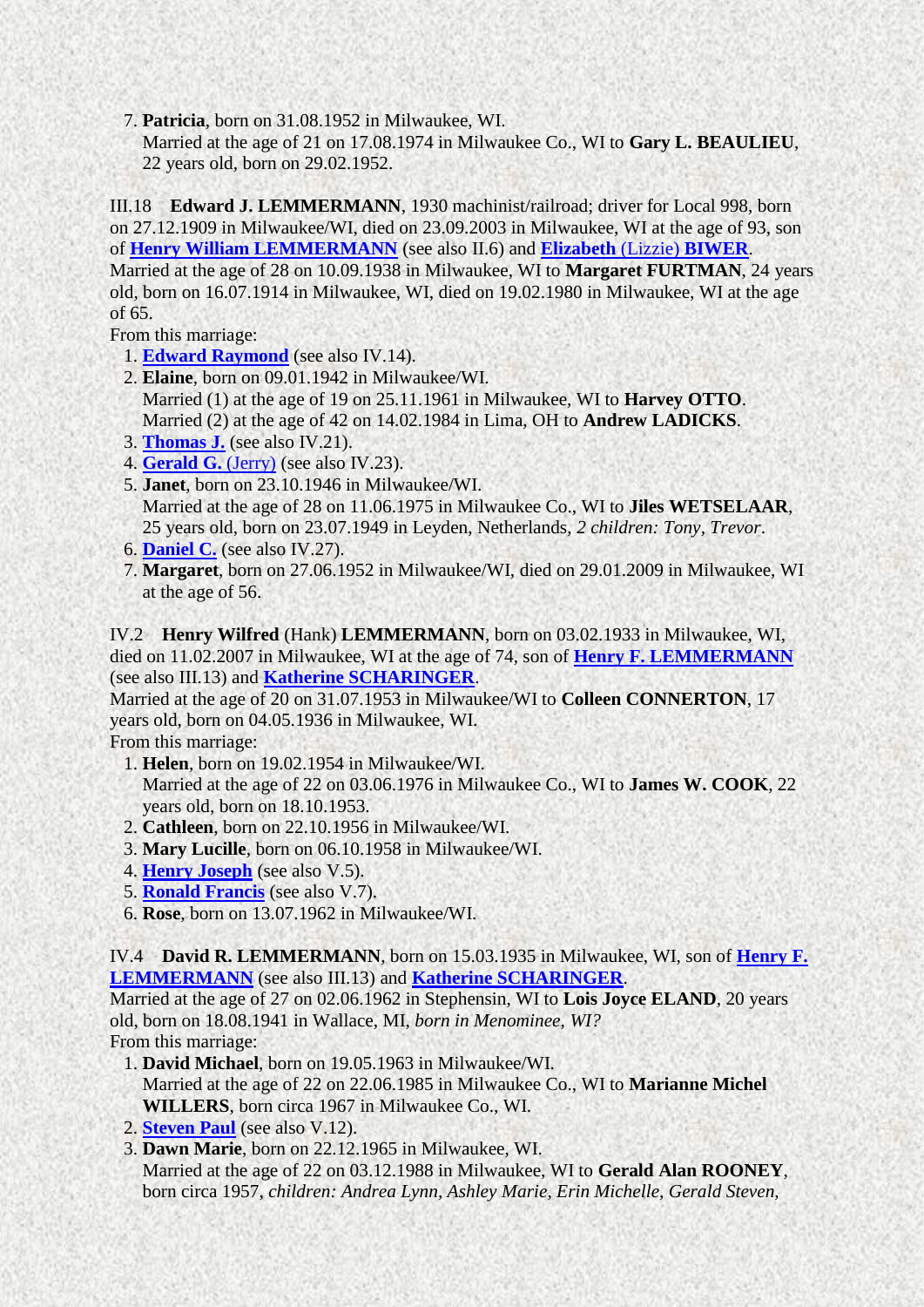*Emily Christina, Wesley David*.

- 4. **Lori Ann**, born on 24.10.1967 in Milwaukee, WI. Married at the age of 26 on 16.04.1994 in Milwaukee, WI to **Kenneth ROEDER**, *children: Daniel Joseph, Matthew James, Christina Julie*.
- 5. **Amy Beth**, born on 11.03.1972 in Milwaukee, WI. Married at the age of 26 on 22.08.1998 in Milwaukee, WI to **Robert KIJOWSKI**, *child: Katie Elizabeth*.
- <span id="page-3-5"></span>6. **Robby L.** Born on 14.03.1981 in Milwaukee/WI.

<span id="page-3-0"></span>IV.14 **Edward Raymond LEMMERMANN**, born on 17.06.1939 in Milwaukee/WI, son of **[Edward J. LEMMERMANN](#page-2-0)** (see also III.18) and **[Margaret FURTMAN](#page-2-3)**.

Married (1) at the age of 23 on 13.07.1962 in Milwaukee, WI to **Judith LEWIS**, 19 years old, born on 28.08.1942 in Rhinelander, WI, died on 27.08.1974 in Rhinelander, WI at the age of 31.

Married (2) at the age of 36 on 23.08.1975 in Waukesha Co., WI, divorced after 7 years on 13.09.1982 from **Teresa Elizabeth NESS**.

Married (3) at the age of 50 on 27.01.1990 in Milwaukee Co., WI to **Deborah Ann SMITH**, born 1946.

From the first marriage:

- 1. **Mark A.** Born on 24.12.1962 in Milwaukee, WI.
- 2. **[Steven E.](#page-4-2)** (see also V.22).

<span id="page-3-1"></span>IV.21 **Thomas J. LEMMERMANN**, firefighter, born on 20.04.1943 in Milwaukee/WI, son of **[Edward J. LEMMERMANN](#page-2-0)** (see also III.18) and **[Margaret FURTMAN](#page-2-3)**. Married at the age of 24 on 14.10.1967 to **Carol M. SCHMIDTKNECHT**, 20 years old, born on 23.05.1947 in Waumandee, WI. From this marriage:

1. **Jeffrey T.** Practice manager, born on 26.03.1968 in Milwaukee, WI.

Married at the age of 33 on 29.09.2001 to **Kimberly FOX**, 29 years old, born on 31.12.1971.

<span id="page-3-2"></span>IV.23 **Gerald G.** (Jerry) **LEMMERMANN**, born on 08.06.1944 in Milwaukee/WI, son of **[Edward J. LEMMERMANN](#page-2-0)** (see also III.18) and **[Margaret FURTMAN](#page-2-3)**.

Married at the age of 28 on 16.09.1972 to **Roselynn M. PICA**, 25 years old, born on 07.10.1946 in Milwaukee, WI.

From this marriage:

1. **Gregory G.** Born on 28.04.1974 in Milwaukee, WI.

2. **Tracy L.** Born on 28.12.1975 in Milwaukee, WI.

<span id="page-3-3"></span>IV.27 **Daniel C. LEMMERMANN**, born on 19.10.1949 in Milwaukee/WI, son of **[Edward](#page-2-0)  [J. LEMMERMANN](#page-2-0)** (see also III.18) and **[Margaret FURTMAN](#page-2-3)**.

Married at the age of 25 on 18.10.1975 in Milwaukee Co., WI, divorced after 8 years on 30.07.1984 from **Gloria J. MEYER** (Meyek(?)).

From this marriage:

1. **Michelle L.** Born on 17.03.1977.

Married at the age of 22 on 05.06.1999 to **Justin BOESE**, 23 years old, born on 02.01.1976.

<span id="page-3-4"></span>V.5 **Henry Joseph LEMMERMANN**, born on 25.12.1959 in Milwaukee, WI, died on 20.10.1999 in Milwaukee, Wi at the age of 39. *Soc Sec number 397-66-2084*, son of **[Henry](#page-2-1)**